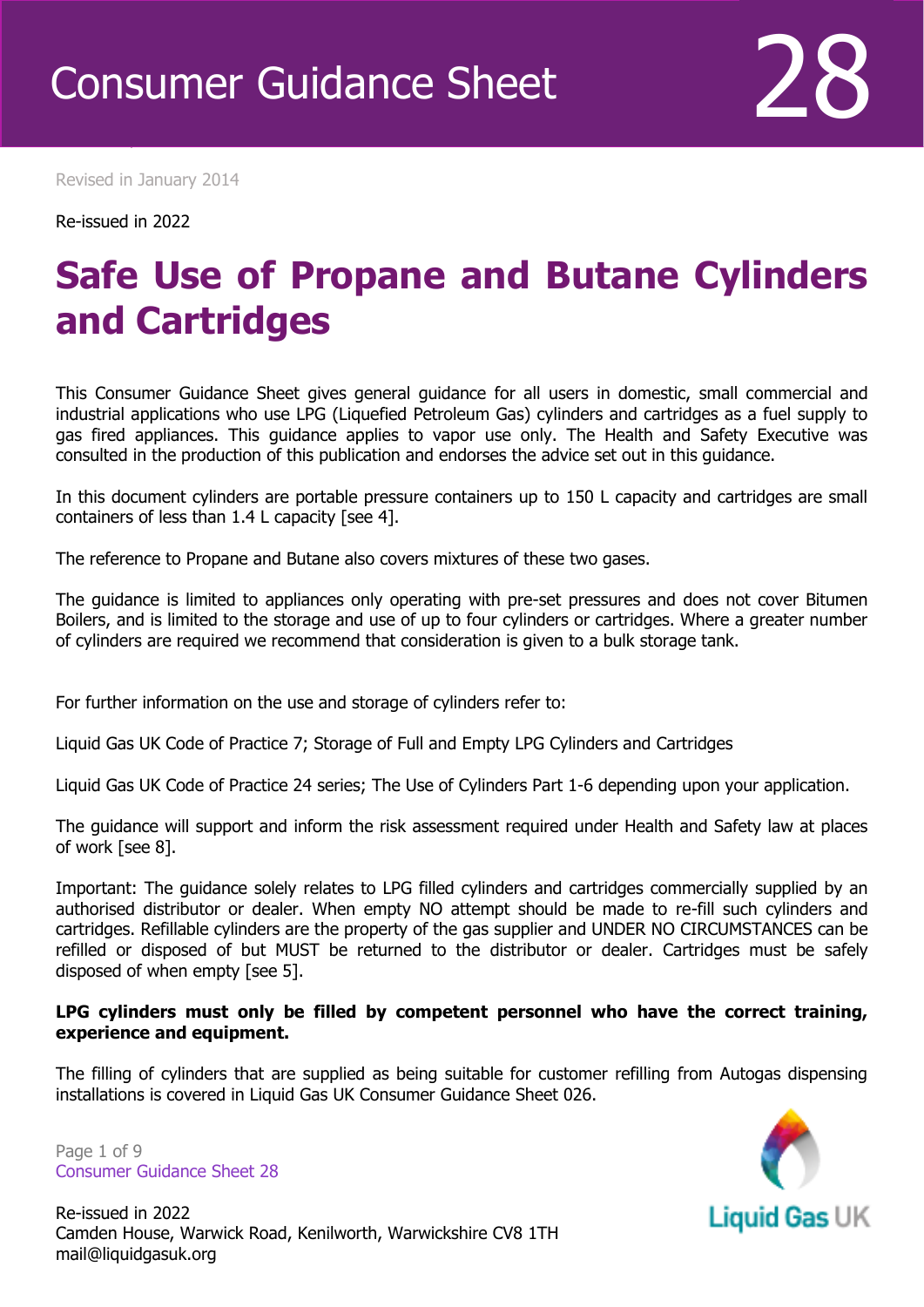• Properties and potential hazards

• Butane and Propane are Liquefied Petroleum Gases i.e. gases that are stored as a liquid in cylinders under pressure. At 15 degrees C the pressures are about 1.5 bar for butane and 7 bar for propane.

• The gas is heavier than air, so it tends to sink towards the ground and can accumulate in low areas, drains, basements and cellars.

• Escapes of small quantities of gas can mix with air to create large volumes of a flammable gas mixture which could ignite.

- An odour is added to the LPG so small releases of gas can be smelt.
- Never search for a suspected leak with a naked light.
- LPG is highly flammable and the liquid can cause a cold burn when in direct contact with skin.

#### **1. Using LPG Cylinders Cartridges**

• The majority of LPG cylinders in the UK are the property of the gas company who own, fill, maintain and inspect the cylinders in accordance with UKLPG Code of Practice 12.

• Always read the operating instructions and the emergency actions available from the gas supplier and/or manufacturer. If you have any doubts or questions, put safety first and contact your gas supplier.

• Keep any documentation relating to the installation for reference;

• Remember cylinders are heavier than the weight marked on the outside, lift carefully or use a trolley. A full cylinder will weigh about twice the gas contents weight shown on it.

• When a cylinder or cartridge is not connected always keep the valve closed and replace the cap/plug in its outlet connection (even when empty).

• Do transport, store and use cylinders and cartridges with their valve uppermost.

- Do treat cylinders and cartridges with care to ensure they don't get damaged
- Do use cylinders and cartridges in accordance with the supplier's instructions.

• Do keep all cylinders and cartridges in a safe, well-ventilated place, away from escape routes and stairs; cylinders preferably in the open air, cartridges in a dry location away from sources of potential ignition and excessive heat.

• Do make sure the cylinders are properly secured and are kept upright in use (except where cylinders are designed to be used on their side).

• Do keep cylinders and cartridges separate from other flammable and combustible materials. The area where cylinders are located outdoors should be kept free from rubbish and excessive build-up of vegetation; e.g. trees, bushes, undergrowth and weeds in the vicinity prevented.

Page 2 of 9 Consumer Guidance Sheet 28

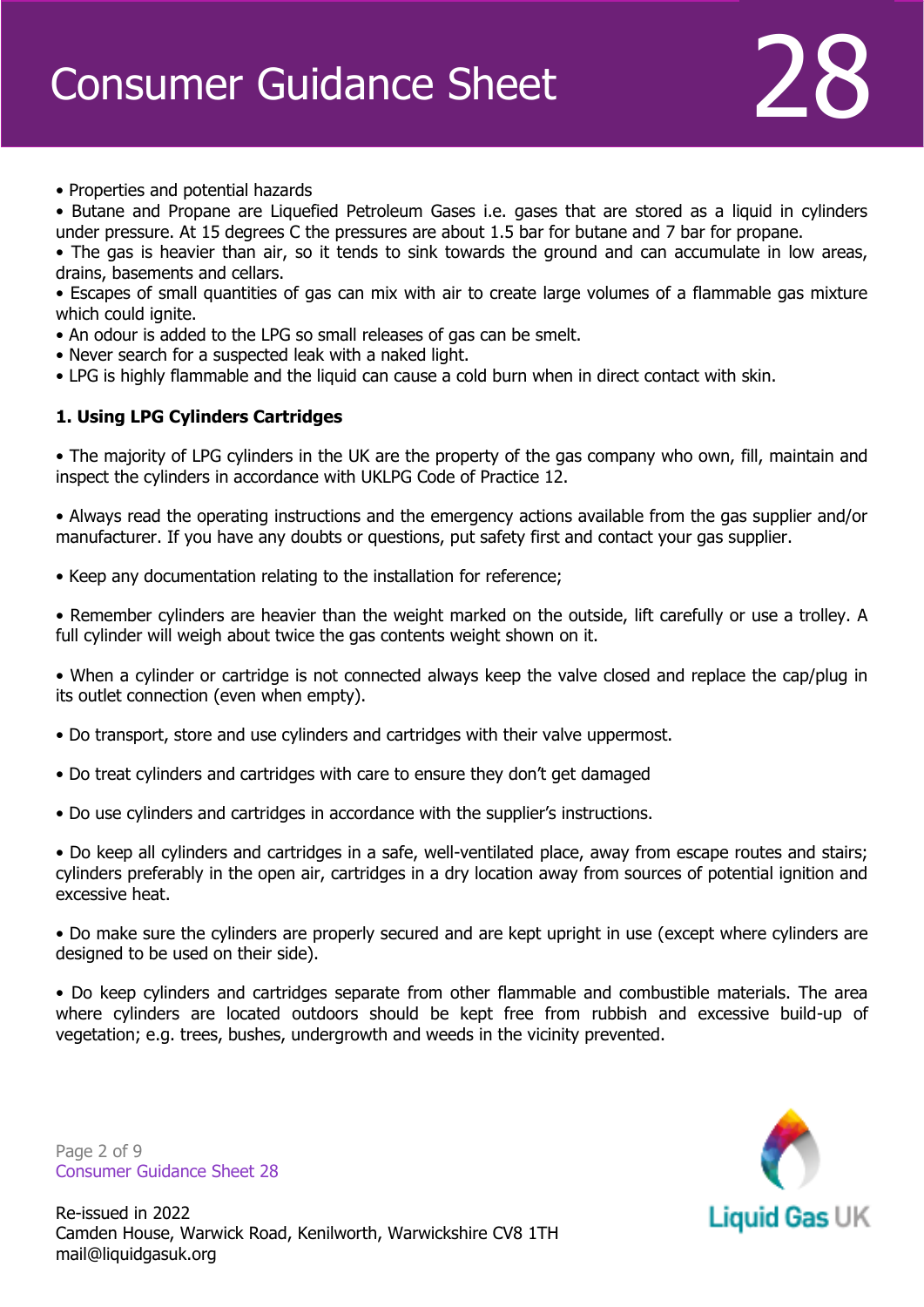• Do report any equipment failure or damage to your supplier without delay, and ask them for advice about what you should do.

• Do return cylinders when empty or no longer required to your supplier or nearest stockist.

#### **1.1 Restrictions on Use of Cylinders**

• Don't use propane cylinders indoors except when necessary for work processes and/or for short periods when propane cylinders may be used inside by trades people (e.g. plumbers).

• Don't subject cylinders to excessive heat or position them e.g.near a boiler flue or radiator.

• Don't use butane cylinders indoors unless the appliance is specifically designed to house the cylinder (e.g. a "cabinet heater") or a specific cylinder housing is provided.

- Don't use butane cylinders, even in cabinet heaters where gas is prohibited in a building or location.
- Don't use barbeques indoors, even if supplied from butane cylinders.
- Don't use cabinet heaters with propane cylinders.
- Don't store or use cylinders in cellars or below the ground level.
- Don't store or use cylinders adjacent to or over any opening into a cellar.
- Don't obstruct access to cylinders.
- Don't position cylinders adjacent to doors or in passageways.
- Don't smoke or use a mobile phone when changing cylinders;

• Don't allow electrical equipment, vehicles, bonfires, or other potential sources of ignition near the cylinders.

• Don't use cylinders other than for supplying gas, they are the property of the gas company and should be returned when no longer required.

• Don't try and remove the valve or cut the cylinder, it will still contain a flammable gas which can explode if in contact with an ignition source, such as a spark.

• Don't cut a cylinder or cartridge, even when empty as it will still contain flammable gas.

• Don't try and refill a cartridge. Where cylinders are concerned please see UKLPG User Information Sheet 026.

• Don't throw cylinders away, if you do not know what to do with a cylinder consult the UKLPG website or speak to your nearest stockist.

Page 3 of 9 Consumer Guidance Sheet 28

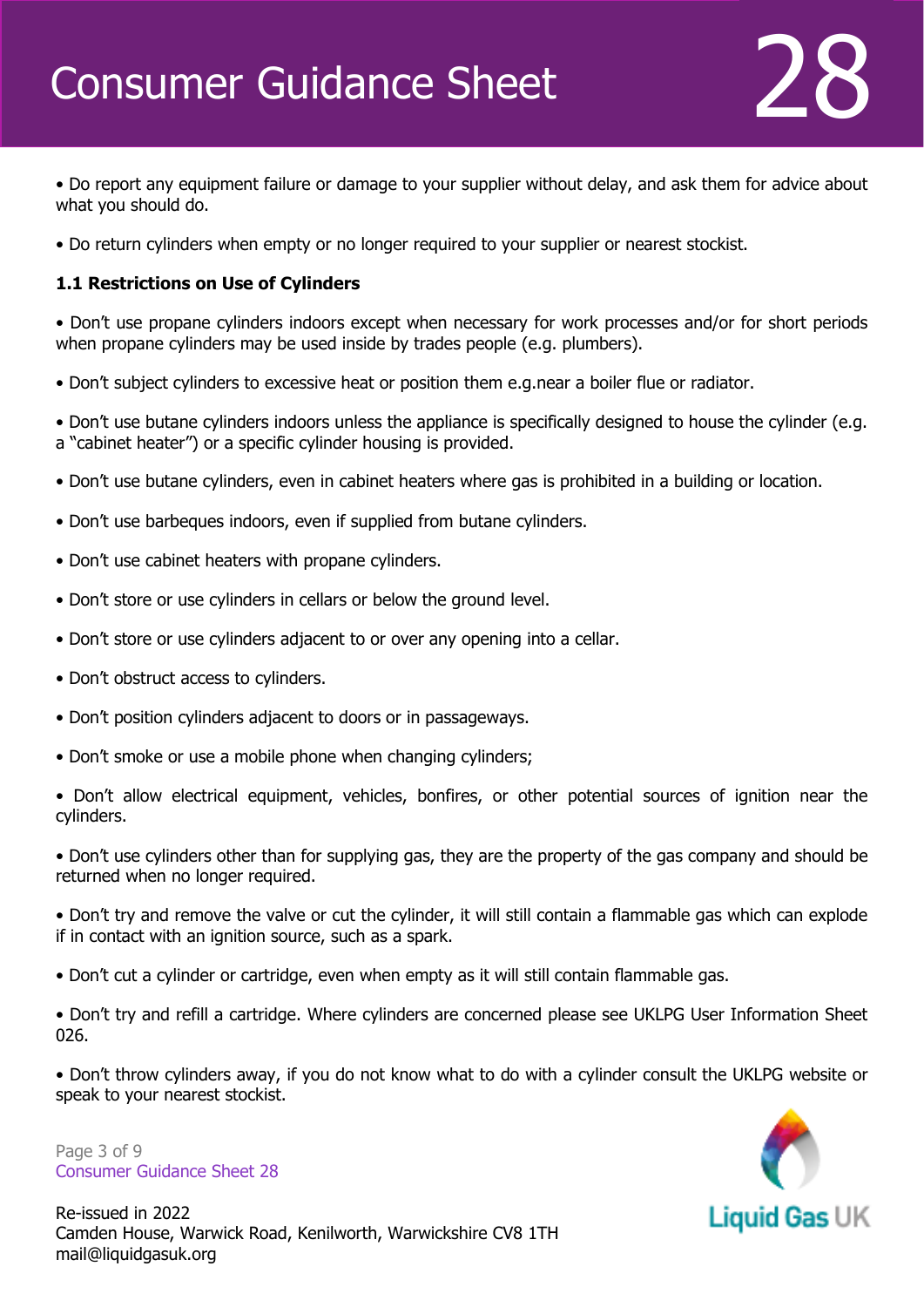#### **1.2 Cylinder Deliveries**

If you have cylinders delivered, make sure you order the right number and correct type of replacements. Don't order more than you need. On a delivery day, make sure the parking area is clear for the delivery vehicle. Keep away from the vehicle while the cylinders are being handled.

Authorised cylinder distributors or dealers that supply and connect cylinders to domestic households and commercial & industrial premises shall ensure that suitable and sufficient training is provided to their employees for carrying out work as required under the Health and Safety at Work Act 1974.

#### **2. Regulators and Hoses**

Most appliances need regulators and hoses to connect them to cylinders.

#### **2.1 Regulators Introduction**

Regulators are necessary to reduce the pressure of LPG in the cylinder or cartridge to the much lower pressure that is used by the appliance. Each country has their own settings, typically in the UK, butane regulators are pre-set at nominally 28-30mbar and a propane regulator is pre-set to 37mbar. Regulators come in two basic patterns, screwed connectors and quick connect types. They are specific to the type of cylinder they can be attached to. Most screwed connections (except for special cylinders e.g. Camping Gaz, Calor 340 or Primus) are 'Left Handed' and tighten in the opposite direction to a normal screw. Some connections require the use of a non-metallic sealing washer.

The regulator service life is specified by the manufacturer, if this is not known then the precautionary period should be taken as 10 years. When selecting a regulator it is recommended that a model with a means of protecting the downstream pipework and appliance from overpressure in the event of regulator malfunction is used.

Such devices are: A regulator incorporating an Over Pressure Shut Off (OPSO) A two stage regulator where the 1st stage restricts the pressure lower than 150mbar. A regulator with an integral relief valve set lower than 150mbar. This type of regulator cannot be used indoors.

• Do make sure that the outlet pressure of the regulator is the same as the inlet pressure requirement of the appliance(s) and ensure it is the correct size for the cylinder valve – never force onto one of the wrong size

• Do connect regulators to cylinders in accordance with the manufacturer's instructions.

• Do always use the correct sized spanner to tighten any connection: Don't over tighten.

• Do use regulators clearly marked BS3016, BS EN16129, BS EN12864 or; (Regulators to BS EN13875 or BS EN13876 may be needed by some equipment for professional use or for some installations).

• When connecting to a cylinder ensure that both cylinder and regulator connection faces are clean with no apparent damage, and those requiring washers for sealing are present and in correct alignment.

• Do make sure regulators, not fitted directly to the cylinder outlet, and any changeover valve is secured at a position higher than the cylinder outlet.

Page 4 of 9 Consumer Guidance Sheet 28

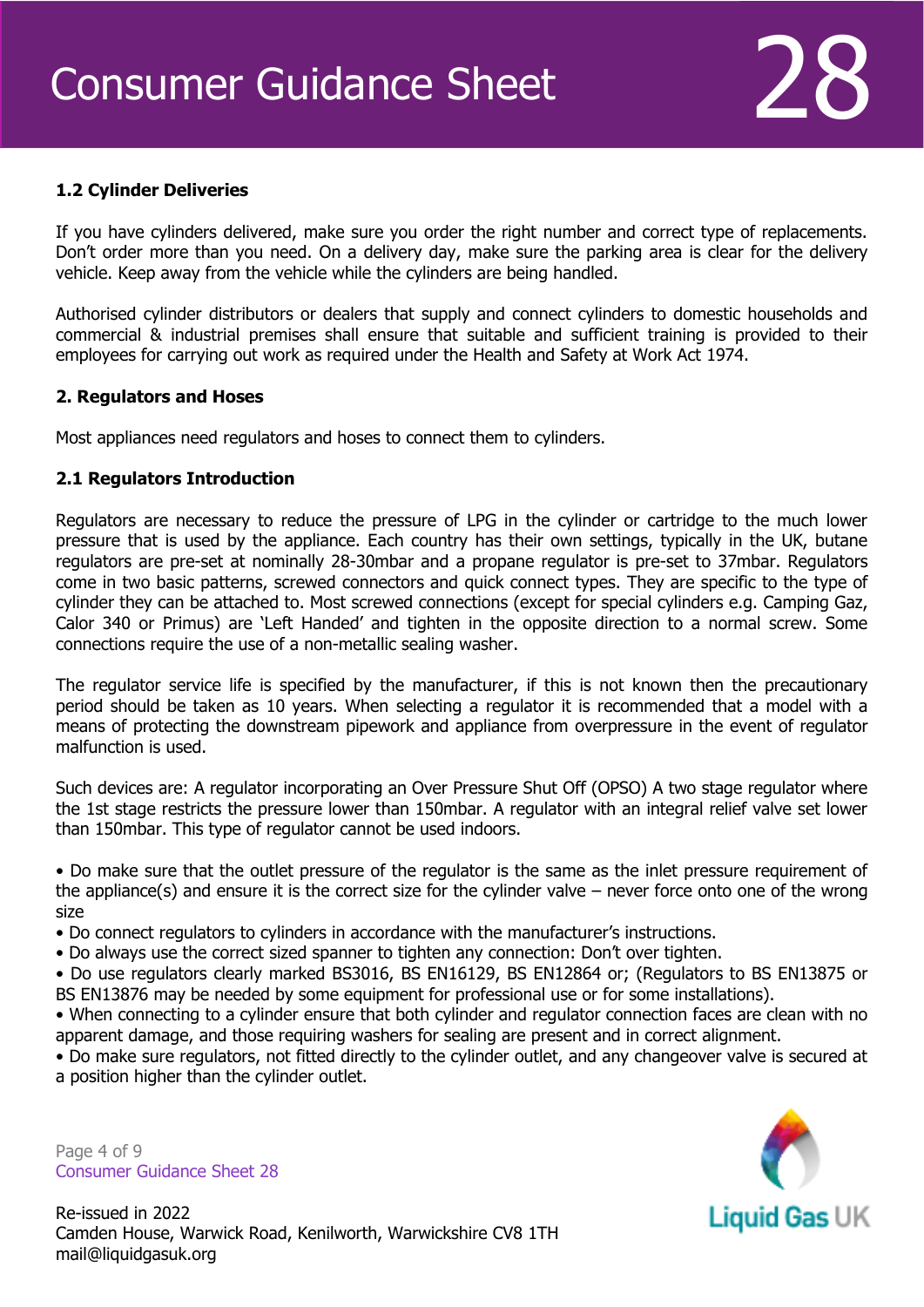• Do make sure the vent on a regulator does not point upwards or is installed in a position allowing the ingress of water.

- Do make sure the vent is not blocked by other contaminates; e.g. mortar from building works.
- Do replace a regulator if it shows signs of wear, leakage or damage

Regulator Restrictions

• Don't force a regulator or its mechanism if it does not fit easily.

• Don't tamper with or try to adjust regulators, they are pre-set by the manufacturer to control the gas supply at the correct pressure.

#### **2.2 Hoses**

• Do use rubber hoses clearly marked BSEN 1763 or Stainless Steel convoluted hoses marked EN10380

• Do use hoses clearly marked as 'High Pressure LPG' for direct connection to cylinders or if the outlet pressure of the regulator exceeds 50 mbar.

• Do keep hose lengths as short as practical but long enough that they are not pulled tight.

• Do replace any hose which shows signs of stiffness, wear, cracking, soft spots, blisters, rupture, or damage. Replacement of hoses should be considered after 5 years of service life unless they are made of stainless steel and marked EN10380.

• Do ensure hoses to changeover and wall mounted regulators are always routed so that the inlet of a changeover regulator is higher than the cylinder valve.

• Do tighten the connection from the hose end to the cylinder using a correctly sized spanner.

• Do ensure the connection is not over tightened, if it leaks then undo and check.

• Do make sure that the pipework or flexible hose from the cylinders to the point of use is protected against accidental damage, and is properly supported.

• Do ensure hose end connections are secured with hose clips. Preferably hoses should be factory assembled and tested with crimped connections.

• Do ensure hoses terminate before entering a property. Transition fittings to solid pipework shall be classed as hoses and must not pass through walls. (Note, in compliance with the Gas Safety (Installation and Use) Regulations 1998 GSIUR, solid pipework must be sleeved where it passes through walls).

• Do keep hoses clear of hot surfaces.

• Do keep hoses clear of boiler flues

#### **3. Appliances**

• Do have your appliances installed and regularly serviced by an appropriately qualified person. For fixed installations in domestic and commercial premises, this should be a GasSafe® Registered installer.

• Do use appliances in accordance with the manufacturer's instructions; keep the instructions available for future use.

• Do make sure that your appliances are never used if damaged.

• Do ensure there is an adequate supply of fresh air in the room where the appliance is being used. Do not block or restrict air vents.

Page 5 of 9 Consumer Guidance Sheet 28



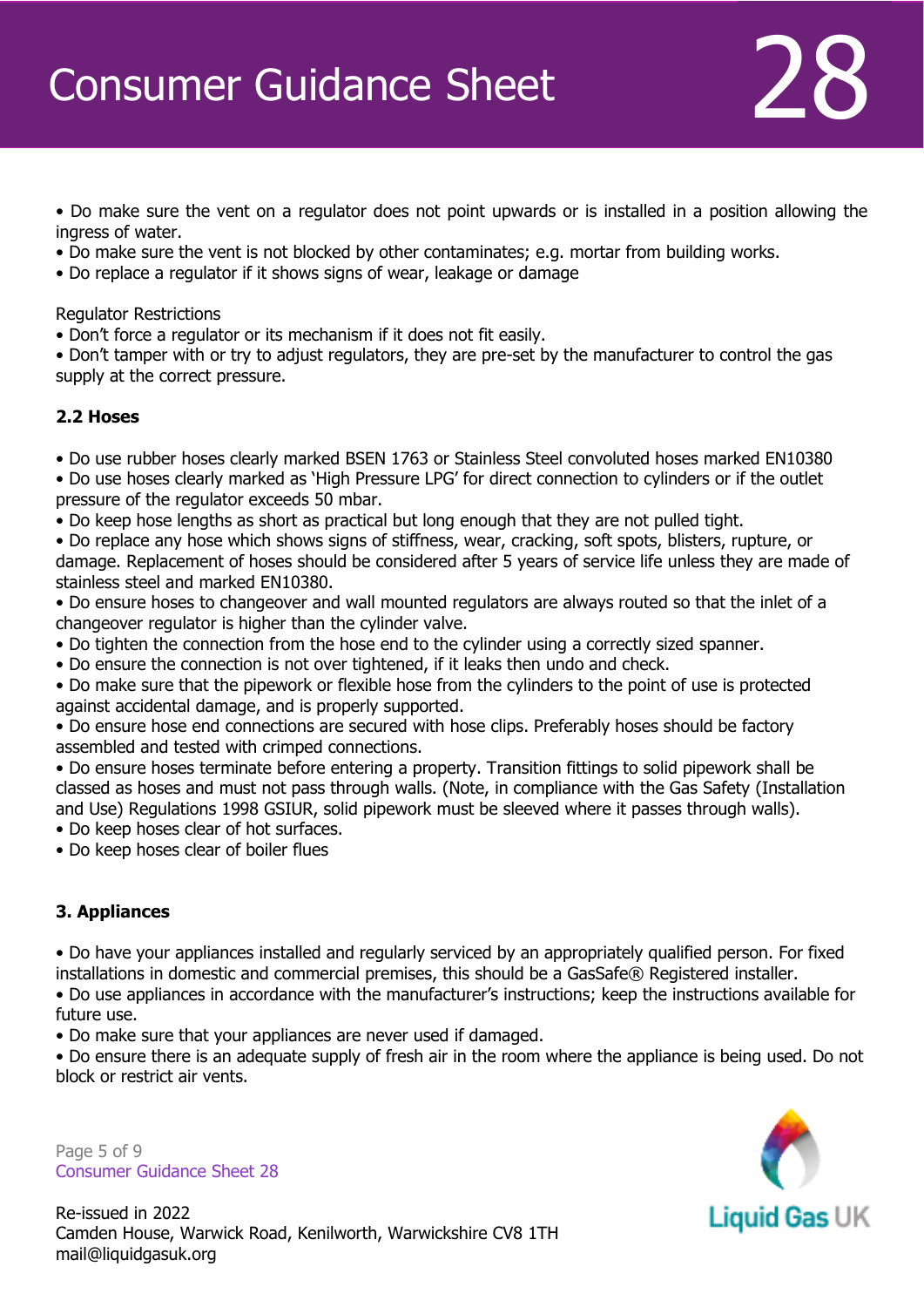

#### Appliance Restrictions

- Don't connect a propane or butane supply to a natural gas appliance.
- Don't improvise or modify your gas appliance

#### **4. LPG Cartridges**

There are two types of cartridge. These can contain butane or butane/propane mix. It is essential that the instructions from the manufacturer/supplier are read before use. Make sure you are familiar with the way the cartridge fits on the appliance or regulator and always change the cartridge in the open air, never in a tent or building.

#### Pierceable Cartridges

This design of cartridge is only to be used with special appliances. The cartridge must not be removed from the appliance until it is empty, (in some conditions the cartridge may appear to be empty, but may contain some gas in a semi-refrigerated state).

#### Re-sealable Cartridges

This design of cartridge is fitted with a self-sealing valve that can be easily disconnected and reconnected from the appliance even when not empty. Re-sealable cartridges have a right hand thread.

#### **5. Disposal of Cylinders and Cartridges**

ALWAYS return cylinders to your supplier or their nearest stockist. LPG cylinders remain the property of the gas company who supplied them. Dispose of empty gas cartridges with care. Cylinders and cartridges should be always treated as FULL, the gas residue that they contain could lead to danger. Under no circumstances should cartridges be thrown onto fires. Small numbers of empty cartridges can be disposed of by recycling or including them in normal refuse but significant quantities should be disposed of by arrangement with the Local Authority or by a specialist waste contractor.

#### **6.0 Emergency Information**

In the event of a leak, take the following action:

• If it is safe to do so, turn off all the LPG appliances.

• If you think you have an LPG leak at a cylinder or the associated pipework, call the LPG supplier so they can come and make safe.

• If you have a leaking cylinder indoors and it is safe to move the cylinder outdoors, move the cylinder to a well-ventilated location where the leaking gas cannot find its way into a building, basements, cellar or drain.

• If you smell gas, suspect a leak or get headaches when an appliance is used, if it is safe to do so, switch off the appliance and turn off the gas supply at the cylinder(s). Contact somebody who is suitably qualified to check over the installation. For appliances and fixed installations in domestic and commercial premises, this should be a GasSafe® Registered technician.

• If the leak is indoors, open all the doors and windows. Do not switch any lights or electrical equipment on or off, as this may cause a spark. Do not smoke.

Page 6 of 9 Consumer Guidance Sheet 28

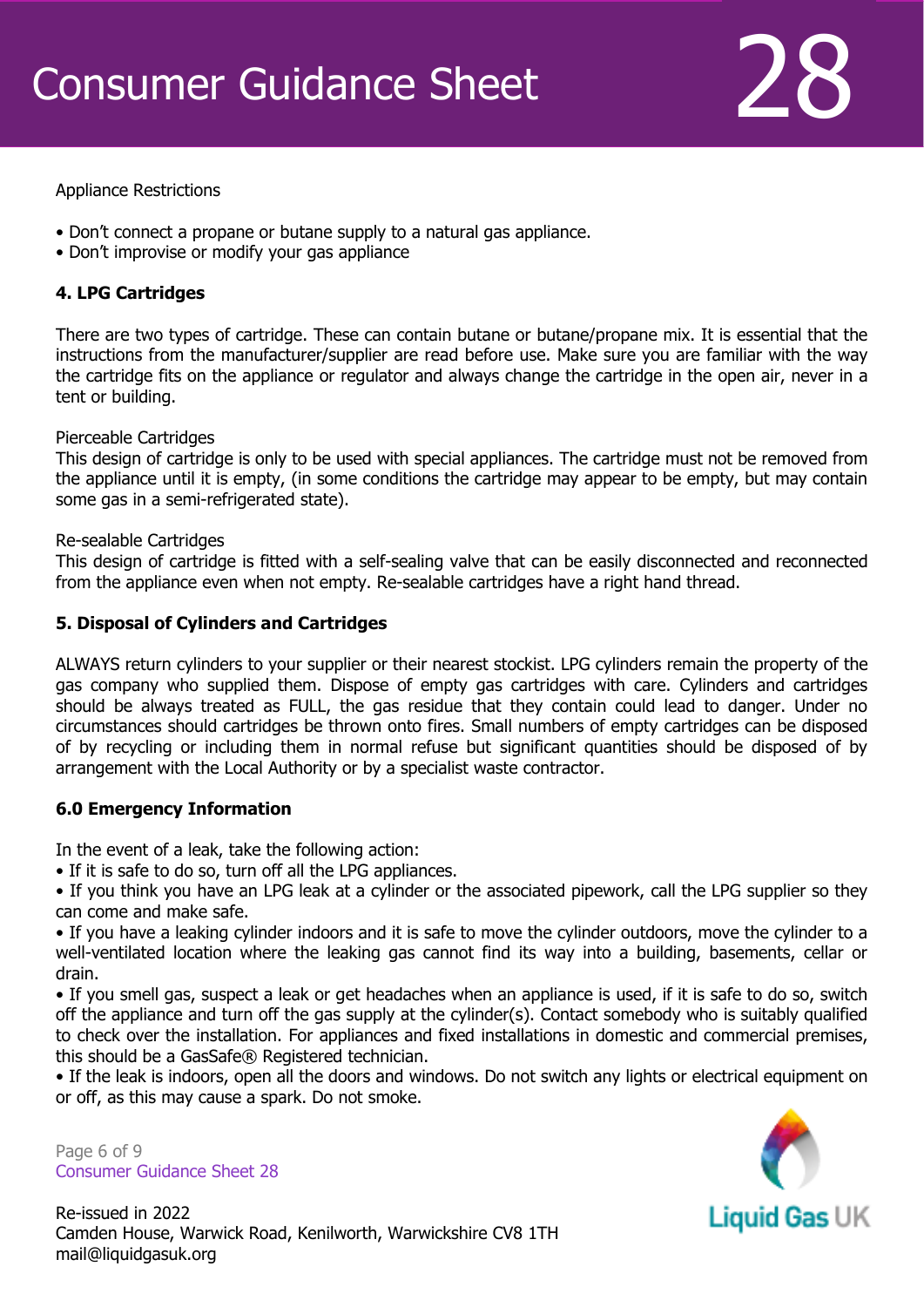In the event of a fire, take the following action:

• Don't try to put out a fire involving LPG - leave it to the fire brigade. It is safer to evacuate everyone from the area. An overheated cylinder or cartridge may explode.

- Dial 999 to call the fire brigade.
- Tell them LPG cylinders or cartridges are on the premises.

• Tell everybody to leave the premises and go to a safe place well away from the installation/ cylinders/cartridges.

• If you have a fire alarm, activate it.

• A fire involving grass, rubbish, etc, can be tackled with a fire extinguisher or hose reel if it is safe to do so. Always call the fire brigade first. If the fire is near the cylinders or pipework, or if you can't put it out quickly - leave it.

#### **7.0 Carbon Monoxide**



Carbon Monoxide (CO) is a poisonous gas which can be formed by burning any carbon based fuel if the appliance is not properly installed or maintained. Carbon monoxide detectors are widely available. It is strongly recommended that every property has one. Such alarms should comply with BS EN 50291 and carry the appropriate conformity marking. CO alarms should be installed, checked and serviced in accordance with manufacturer's instructions. If you suffer from any of following symptoms when appliances are in use such as headaches; nausea and dizziness, you should turn the appliance(s) off immediately, and have them checked by a qualified person. This should be a GasSafe® Registered technician for appliances and fixed installations in domestic and commercial premises. If you have any safety concerns or questions, please contact your gas supplier.

#### **8.0 Legislation**

The storage and use of LPG cylinders and cartridges at places of work is subject to the Health and Safety at Work Act (HASWA). The guidance in this leaflet is intended to assist employers in complying with their responsibilities under HASWA and the specific requirements under the Management of Health and Safety at Work Regulations, Dangerous Substances and Explosive Atmospheres Regulations and Provision and Use of Work Equipment Regulations.

Appliances and fixed pipework installations in domestic and commercial premises are also subject to the requirements of Gas Safety (Installation and Use) Regulations 1998 (SI 1998 No 2451) (GSIUR). These Regulations and the HSW Act place responsibilities on a wide range of people, including those installing, servicing, maintaining or repairing gas appliances and other gas fittings; as well as suppliers and users of gas, including certain landlords

Page 7 of 9 Consumer Guidance Sheet 28



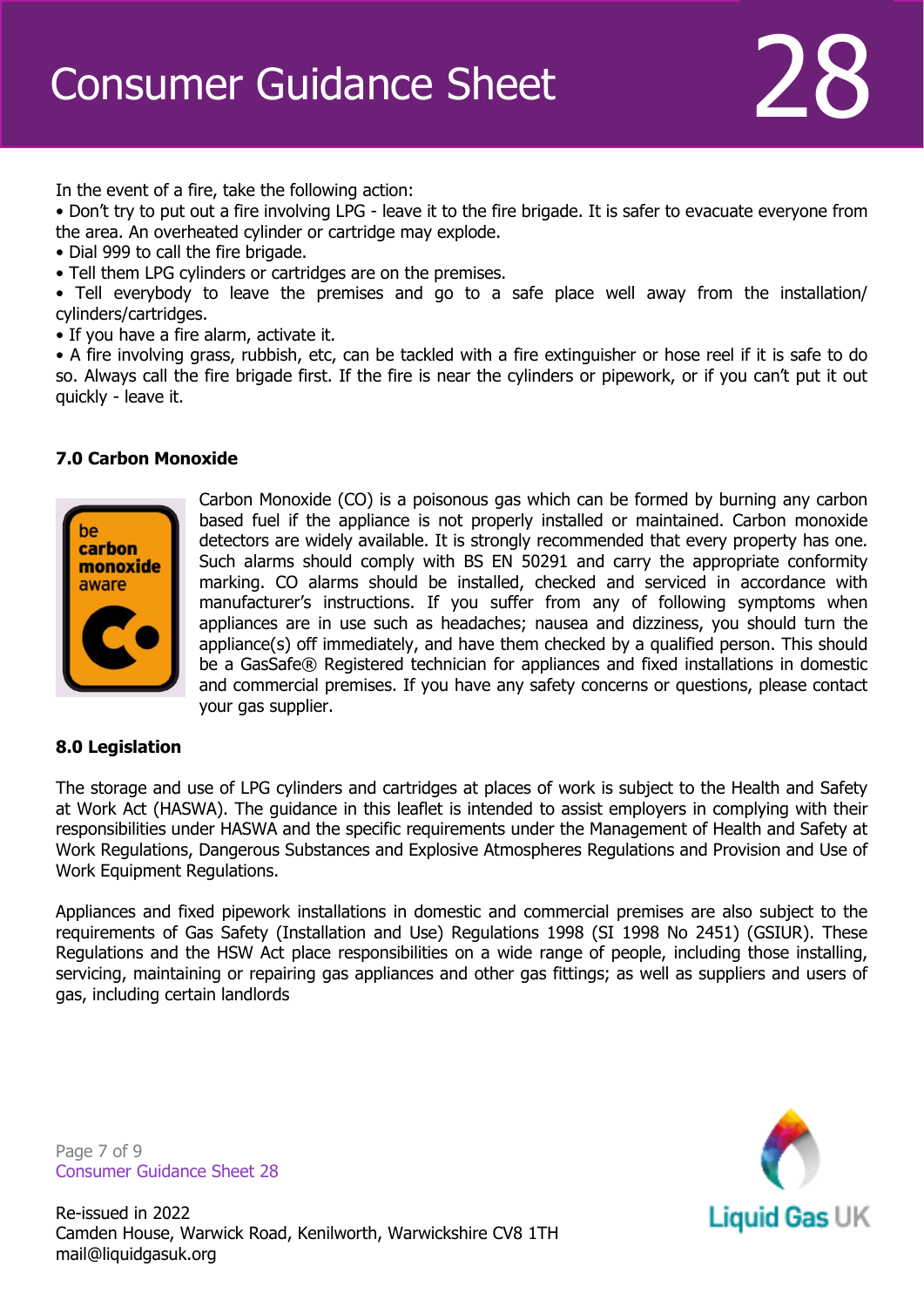

For further information see: [www.hse.gov.uk](http://www.hse.gov.uk/) <http://www.hse.gov.uk/fireandexplosion/index.htm> <http://www.hse.gov.uk/gas/domestic/index.htm>

This guidance is also intended to assist individuals who have duties as "responsible persons" under the Regulatory Reform (Fire Safety) Order in England and Wales and Fire (Scotland) Act to meet these [For further information for England and Wales see:

[https://www.gov.uk/government/organisations/department-for-communities-and](https://www.gov.uk/government/organisations/department-for-communities-and-localgovernment/series/fire-safety-law-and-guidancedocuments-for-business)[localgovernment/series/fire-safety-law-and-guidancedocuments-for-business](https://www.gov.uk/government/organisations/department-for-communities-and-localgovernment/series/fire-safety-law-and-guidancedocuments-for-business) and for Scotland see: <http://www.scotland.gov.uk/Topics/Justice/publicsafety/Fire-Rescue/FireLaw/FireLaw/GeneralGuidance>

Page 8 of 9 Consumer Guidance Sheet 28